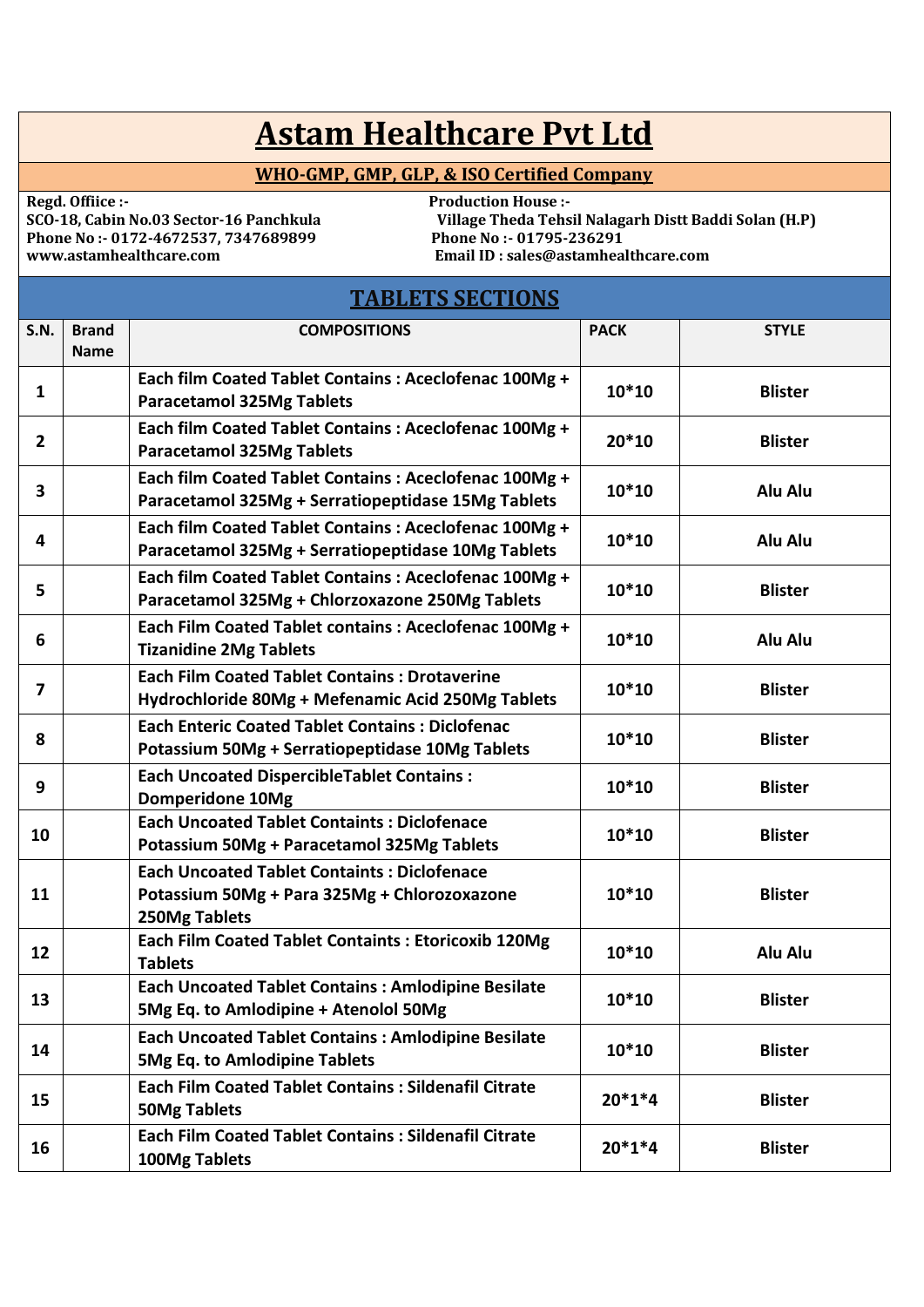| 17 | Each Chewable Tablet Contains: Albendazole USP<br><b>400Mg Tablets</b>                                                                                                                                                       | 10*10    | Alu Alu        |
|----|------------------------------------------------------------------------------------------------------------------------------------------------------------------------------------------------------------------------------|----------|----------------|
| 18 | <b>Each Film Coated Tablets Contains: Azithromycin</b><br>250Mg Tablets                                                                                                                                                      | $10*6$   | <b>Blister</b> |
| 19 | <b>Each Film Coated Tablets Contains: Azithromycin</b><br><b>500Mg Tablets</b>                                                                                                                                               | $10*3$   | <b>Blister</b> |
| 20 | <b>Each Filmcoated Tablet Contains: Ciprofloxacin</b><br><b>Hydrochloride 250Mg Tablets</b>                                                                                                                                  | 10*10    | <b>Blister</b> |
| 21 | <b>Each Filmcoated Tablet Contains: Ciprofloxacin</b><br><b>Hydrochloride 500Mg Tablets</b>                                                                                                                                  | 10*10    | <b>Blister</b> |
| 22 | Each Film Coated Tablet Contains : Cefixime 200Mg +<br><b>Ofloxacin 200Mg Tablets</b>                                                                                                                                        | 10*10    | Alu Alu        |
| 23 | <b>Each Uncoated Tablet Contains: Fluconazole 150Mg</b><br><b>Tablets</b>                                                                                                                                                    | $20*1*1$ | <b>Blister</b> |
| 24 | <b>Each Uncoated Tablet Contains: Fluconazole 200Mg</b><br><b>Tablets</b>                                                                                                                                                    | $20*1*1$ | <b>Blister</b> |
| 25 | Each Film Coated Tablet Contains : Levofloxacin 250Mg<br><b>Tablets</b>                                                                                                                                                      | 10*10    | <b>Blister</b> |
| 26 | <b>Each Film Coated Tablet Contains : Levofloxacin 500Mg</b><br><b>Tablets</b>                                                                                                                                               | 10*10    | <b>Blister</b> |
| 27 | Each Film Coated Tablet Contains : Levofloxacin 250Mg<br>+ Ornidazole 500Mg Tablets                                                                                                                                          | 10*10    | <b>Blister</b> |
| 28 | <b>Each Film Coated Tablet Contains: Ofloxacin 200Mg</b><br>+ Ornidazole 500Mg Tablets                                                                                                                                       | 10*10    | <b>Blister</b> |
| 29 | <b>Each Uncoated Tablet Contains: Terbinafine 250Mg</b><br><b>Tablets</b>                                                                                                                                                    | $10*1*7$ | <b>Blister</b> |
| 30 | Each Film Coated Tablet Contains: Ofloxacin 200Mg<br><b>Tablets</b>                                                                                                                                                          | $10*10$  | <b>Blister</b> |
| 31 | <b>Each Film Coated Tablet Contains: Amoxicillin</b><br>Trihydrate IP Eq.to Amoxicillin 250Mg + Potasium<br>Clavulanate Diluted IP Eq.to Clavulanic Acid 125Mg<br><b>Tablets</b>                                             | $10*10$  | Alu Alu        |
| 32 | <b>Each Film Coated Tablet Contains: Amoxicillin</b><br>Trihydrate IP Eq.to Amoxicillin 500Mg + Potasium<br>Clavulanate Diluted IP Eq.to Clavulanic Acid 125Mg<br><b>Tablets</b>                                             | $10*10$  | Alu Alu        |
| 33 | <b>Each Film Coated Tablet Contains: Amoxicillin</b><br>Trihydrate IP Eq.to Amoxicillin 500Mg + Potasium<br>Clavulanate Diluted IP Eq.to Clavulanic Acid 125Mg<br><b>Tablets</b>                                             | $10*6$   | Alu Alu        |
| 34 | <b>Each Film Coated Tablet Contains: Amoxicillin</b><br>Trihydrate IP Eq.to Amoxicillin 500Mg + Potassium<br>Clavulanate Diluted IP Eq.to lavulanic Acid 125Mg With<br><b>Lactic Acid Bacillus 60 Million Spores Tablets</b> | $10*10$  | Alu Alu        |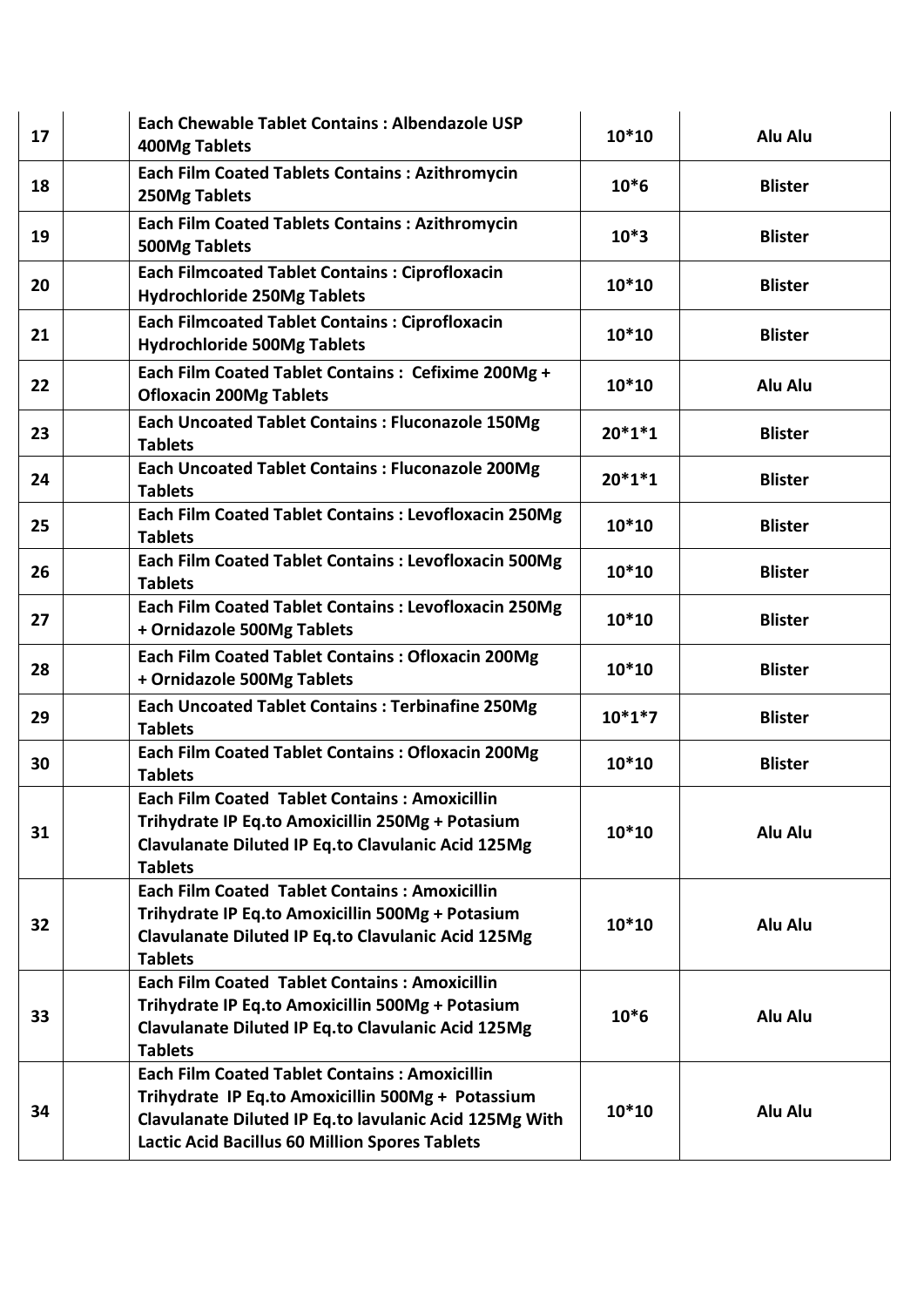| 35 | <b>Each Film Coated Tablet Contains: Amoxicillin</b><br>Trihydrate IP Eq.to Amoxicillin 500Mg + Potassium<br>Clavulanate Diluted IP Eq.to lavulanic Acid 125Mg With<br><b>Lactic Acid Bacillus 60 Million Spores Tablets</b> | $10*6$    | Alu Alu        |
|----|------------------------------------------------------------------------------------------------------------------------------------------------------------------------------------------------------------------------------|-----------|----------------|
| 36 | <b>Each Dispersible Tablet Contains: Amoxicillin</b><br>Trihydrate IP Eq.to Amoxicillin 250Mg Tablets                                                                                                                        | $20*10$   | Alu/Strip      |
| 37 | <b>Each Dispersible Tablet Contains: Amoxicillin</b><br>Trihydrate IP Eq.to Amoxicillin 125Mg Tablets                                                                                                                        | 20*10     | Alu/Strip      |
| 38 | <b>Each Uncoated Dispersible Tablet Contains: Cefixime</b><br><b>Trihydrate IP Eq.to Cefixime</b><br>100Mg Tablets                                                                                                           | $10*10$   | Alu Alu        |
| 39 | <b>Each Uncoated Tablet Contains: Cefixime Trihydrate IP</b><br><b>Eq.to Cefixime 200Mg Tablets</b>                                                                                                                          | $10*10$   | Alu Alu        |
| 40 | Each Film Coated Tablet Contains : Cefixime 200Mg +<br><b>Clav 125Mg Tablets</b>                                                                                                                                             | $10*10$   | Alu Alu        |
| 41 | <b>Each Film Coated Tablet Contains: Cefpodoxime</b><br>Proxetil IP Eq.to Cefpodoxime 200Mg + Potassium<br>Clavulanate Diluted IP Eq. to Clavulanic Acid 125Mg<br><b>Tablets</b>                                             | $10*6$    | Alu Alu        |
| 42 | <b>Each Film Coated Tablet Contains: Cefpodoxime</b><br>Proxetil IP Eq.to Cefpodoxime 200Mg + Potassium<br>Clavulanate Diluted IP Eq. to Clavulanic Acid 125Mg<br><b>Tablets</b>                                             | $10*10$   | Alu Alu        |
| 43 | <b>Each Uncoated Tablet Contains: Cinnarrizine 25Mg</b><br><b>Tablets</b>                                                                                                                                                    | $20*10$   | <b>Blister</b> |
| 44 | <b>Each Film Coated Tablet Contains: Cetirizine</b><br>hydrochloride 5Mg Tablets                                                                                                                                             | $10*10$   | <b>Blister</b> |
| 45 | Each Uncoated Tablet Contains : Cinnarrizine 25Mg +<br><b>Domperidone 15Mg Tablets</b>                                                                                                                                       | 20*10     | <b>Blister</b> |
| 46 | <b>Each Enteric Coated Tablet Contains: Doxylamine</b><br>Succinate 20Mg + Pyridoxine HCL 20Mg + Folic Acid 5Mg<br><b>Tablets</b>                                                                                            | $10*10$   | <b>Blister</b> |
| 47 | <b>Each Enteric Coated Tablet Contains: Doxylamine</b><br>Succinate + Pyridoxine HCL + Folic Acid Tablets                                                                                                                    | $10*10$   | <b>Blister</b> |
| 48 | <b>Each Film Coated Tablets Contains: Fexofenadine</b><br><b>Hydrochloride 120Mg Tablets</b>                                                                                                                                 | $10*1*10$ | <b>Blister</b> |
| 49 | <b>Each Film Coated Tablets Contains: Fexofenadine</b><br>Hydrochloride 120Mg + Montelukast 10Mg Tablets                                                                                                                     | $10*1*10$ | <b>Blister</b> |
| 50 | <b>Each Film Coated Tablets Contains: Fexofenadine</b><br><b>Hydrochloride 180Mg Tablets</b>                                                                                                                                 | $10*1*10$ | <b>Blister</b> |
| 51 | <b>Each Film Coated Tablet Contains: Levocetirizine</b><br><b>Dihydrochloride 5Mg Tablets</b>                                                                                                                                | $10*10$   | Alu Alu        |
| 52 | <b>Each Film Coated Tablet Contains: Levocetirizine</b><br>Hydrochloride 5Mg + Montelukast Sodium Eq.to                                                                                                                      | $10*10$   | Alu Alu        |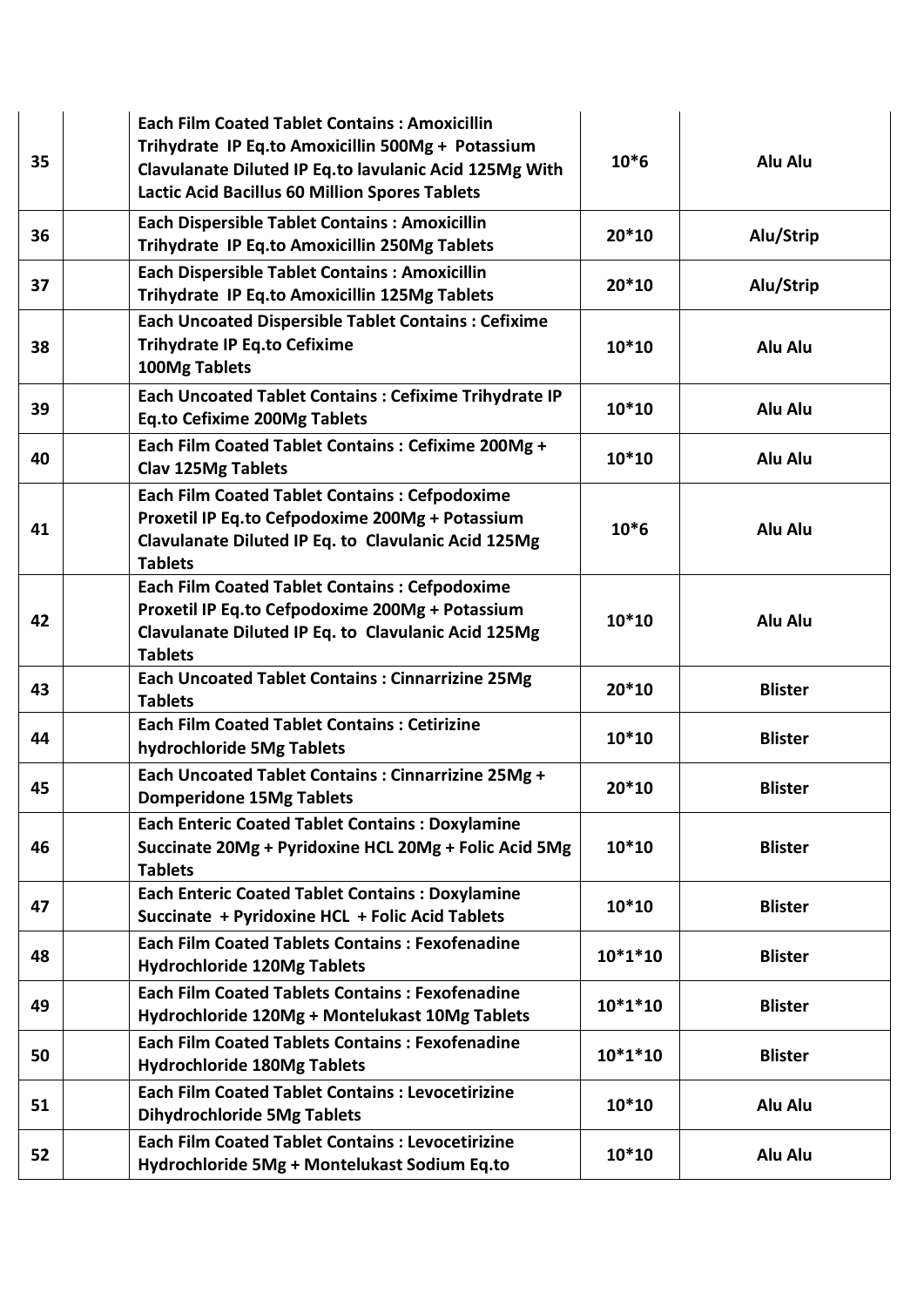|    | <b>Montelukast 10Mg Tablets</b>                                                                                                                                                  |          |                |
|----|----------------------------------------------------------------------------------------------------------------------------------------------------------------------------------|----------|----------------|
| 53 | <b>Each Uncoated Tablet Contains: Deflazacort 6Mg</b><br><b>Tablets</b>                                                                                                          | $10*10$  | Alu Alu        |
| 54 | <b>Each Enteric Coated Tablet Contains: Omeprazole</b><br>Magnesium 20Mg Eq.to Omeprazole + Domperidone<br>10Mg Tablets                                                          | $10*10$  | Alu Alu        |
| 55 | Each Film Coated Tablet Contains : Misoprostol 200Mcg<br><b>Tablets</b>                                                                                                          | $10*1*4$ | <b>Blister</b> |
| 56 | <b>Each Uncoated Tablet Contains: Paracetamol 650Mg</b><br><b>Tablets</b>                                                                                                        | $10*10$  | <b>Blister</b> |
| 57 | <b>Each Film Coated Tablet Contains: Etoricoxib 90Mg</b><br><b>Tablets</b>                                                                                                       | $10*10$  | Alu Alu        |
| 58 | <b>Each Enteric Coated Tablet Contains: Rabeprazole</b><br>20Mg + Domperidone 10Mg Tablets                                                                                       | $10*10$  | Alu Alu        |
| 59 | <b>Each Enteric Coated Tablet Contains: Rabeprazole</b><br><b>20Mg Tablets</b>                                                                                                   | $10*10$  | Alu Alu        |
| 60 | <b>Each Film Coated Tablet Contains: Cefuroxime Axetil</b><br><b>500Mg Tablets</b>                                                                                               | $10*10$  | Alu Alu        |
| 61 | <b>Each Film Coated Tablet Contains: Cefuroxime Axetil</b><br>250Mg Tablets                                                                                                      | $10*10$  | Alu Alu        |
| 62 | <b>Each Enteric Coated Tablet Contains: Pantoprazole</b><br>40Mg + Domperidone 10Mg Tablets                                                                                      | $10*10$  | Alu Alu        |
| 63 | <b>Each Enteric Coated Tablet Contains: Pantoprazole</b><br><b>40Mg Tablets</b>                                                                                                  | 10*10    | Alu Alu        |
| 64 | Each Uncoated Tablet Contains : Nimesulide 100Mg +<br><b>Paracetamol 325Mg Tablets</b>                                                                                           | $10*10$  | <b>Blister</b> |
| 65 | <b>Each Uncoated Bilayer Tablet Contains: Gliclazide 80Mg</b><br>+ Metformin HCL 500Mg Tablets                                                                                   | 10*10    | <b>Blister</b> |
| 66 | <b>Each Film Coated Tablet Contains: Amoxicillin</b><br>Trihydrate IP Eq.to Amoxicillin 875Mg + Potasium<br>Clavulanate Diluted IP Eq.to Clavulanic Acid 125Mg<br><b>Tablets</b> | $10*10$  | Alu Alu        |
| 67 | <b>Each Uncoated Chewable Tablet Contains: Albendazole</b><br>400Mg + Ivermectin 6Mg Tablets                                                                                     | $10*10$  | Alu Alu        |
| 68 | <b>Each Uncoated Dispesible Tablet Contains:</b><br><b>Cefpodoxime Proxetil 200Mg DT Tablets</b>                                                                                 | $10*10$  | Alu Alu        |
| 69 | <b>Each Film Coated Tablet Contains: Cefuroxime Axetil</b><br>250Mg + Potassium Clavulanate 125Mg Tablets                                                                        | $10*10$  | Alu Alu        |
| 70 | <b>Each Film Coated Tablet Contains: Cefuroxime Axetil</b><br>500Mg + Potassium Clavulanate 125Mg Tablets                                                                        | $10*10$  | Alu Alu        |
| 71 | <b>Each Uncoated Tablet Contains: Ursodeoxycholic Acid</b><br><b>150Mg Tablets</b>                                                                                               | $10*10$  | Alu Alu        |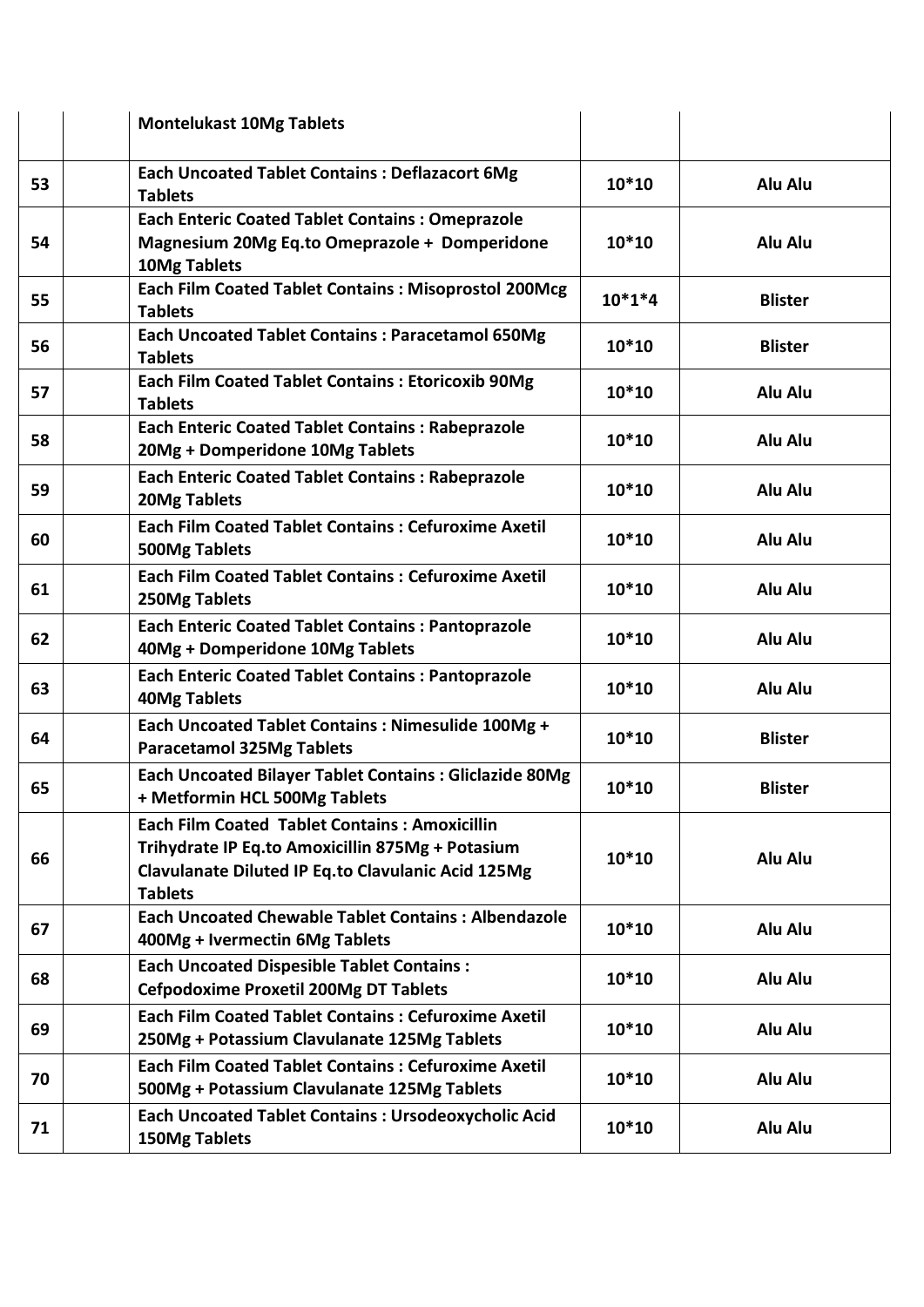| 72                       | <b>Each Uncoated Tablet Contains: Ursodeoxycholic Acid</b><br><b>300Mg Tablets</b>                                        | $10*10$                                                                                                                      |             |                | Alu Alu        |  |
|--------------------------|---------------------------------------------------------------------------------------------------------------------------|------------------------------------------------------------------------------------------------------------------------------|-------------|----------------|----------------|--|
| 73                       | Each Film Coated Tablet Contains : Paracetamol 325Mg<br>+ Pamabrom 25Mg Tablets                                           | $10*10$                                                                                                                      |             |                | <b>Blister</b> |  |
| 74                       | Each Film Coated Tablet Contains : Cefixime 100Mg +<br><b>Ofloxacin 100Mg Tablets</b>                                     | $10*10$                                                                                                                      |             |                | Alu Alu        |  |
| 75                       | <b>Each Uncoated Flavoured Dispersible Tablet Contains:</b><br><b>Ondansetron Hydrochloride 4Mg Tablets</b>               | 10*10                                                                                                                        |             |                | Alu Alu        |  |
| 76                       | <b>Each Film Coated Tablet Contains: Roxithromycin</b><br>150Mg Tablets                                                   | $10*10$                                                                                                                      |             |                | Alu Alu        |  |
| 77                       | <b>Each Enteric Coated Tablet Contains: Esomeprazole</b><br><b>40Mg Tablets</b>                                           | $10*10$                                                                                                                      |             | Alu Alu        |                |  |
| 78                       | <b>Each Enteric Coated Tablet Contains: Esomeprazole</b><br><b>20Mg Tablets</b>                                           | $10*10$                                                                                                                      |             |                | Alu Alu        |  |
| 79                       | <b>Each Enteric Coated Tablet Contains: Famciclovir</b><br>250Mg Tablets                                                  | $10*10$                                                                                                                      |             | Alu Alu        |                |  |
| 80                       | <b>Each Enteric Coated Tablet Contains: Clarithromycin</b><br>500Mg Tablets                                               | $10*10$                                                                                                                      |             | Alu Alu        |                |  |
| 81                       | <b>Each Enteric Coated Tablet Contains: Glucosamine</b><br>Sulphate 500Mg + Chondroitin Sulphate 400Mg Tablets            | 10*10                                                                                                                        |             | Alu Alu        |                |  |
| 82                       | <b>Each Uncoated Tablet Contains: Folic Acid 5Mg Tablets</b>                                                              | $10*10$                                                                                                                      |             |                | <b>Blister</b> |  |
| 83                       | <b>Each Uncoated Tablet Contains: Metformin</b><br><b>Hydrochloride 500Mg Tablets</b>                                     | 10*10                                                                                                                        |             | <b>Blister</b> |                |  |
| 84                       | <b>Each Uncoated Dispersible Tablet Contains:</b><br><b>Cefpodoxime Proxetil 100Mg DT Tablets</b>                         | 10*10                                                                                                                        |             | Alu Alu        |                |  |
| 85                       | <b>Each Uncoated Dispersible Tablet Contains:</b><br>Cefpodoxime Proxetil 100Mg + Potassium Clavulanate<br>62.5Mg Tablets | 10*10                                                                                                                        |             | Alu Alu        |                |  |
| 86                       | Glimepride 1Mg + Metformin 500Mg Tablets                                                                                  | $10*10$                                                                                                                      |             | 10*10 Blister  |                |  |
| 87                       | Glimepride 2Mg + Metformin 500Mg Tablets                                                                                  | $10*10$                                                                                                                      |             | 10*10 Blister  |                |  |
| 88                       | Each Uncoated Tablet Contains: Artemether 80Mg +<br><b>Lumefantrine 480Mg Tablets</b>                                     | $10*10$                                                                                                                      |             | Alu Alu        |                |  |
| <b>CAPSULES SECTIONS</b> |                                                                                                                           |                                                                                                                              |             |                |                |  |
| 89                       | Hard Gelatin Capsule Containts : Esomeprazole Magnesium                                                                   |                                                                                                                              |             |                |                |  |
|                          | Trihydrate Eq.to Esomeprazol 40Mg + Domperidone (SR Pellets)<br><b>30Mg Capsules</b>                                      |                                                                                                                              |             | $10*10$        | Alu Alu        |  |
| 90                       | Each Hard Gelatin Capsule Contains : Omeprazole 20Mg (As<br><b>Enteric Coated Pellets) Capsules</b>                       |                                                                                                                              | 20*15/10*10 |                | <b>Strip</b>   |  |
| 91                       | Each Hard Gelatin Capsule Contains: Omeprazole 20Mg (As<br><b>Enteric Coated Pellets) + Domperidone 10Mg Capsules</b>     |                                                                                                                              | 20*15/10*10 |                | <b>Strip</b>   |  |
| 92                       | <b>Capsules</b>                                                                                                           | Each Hard Gelatin Capsule Contains : Pantoprazole Sodium 40Mg<br>(As Enteric Coated Pellets) + Domperidone 30Mg (SR Pellets) |             | $10*10$        | Alu Alu        |  |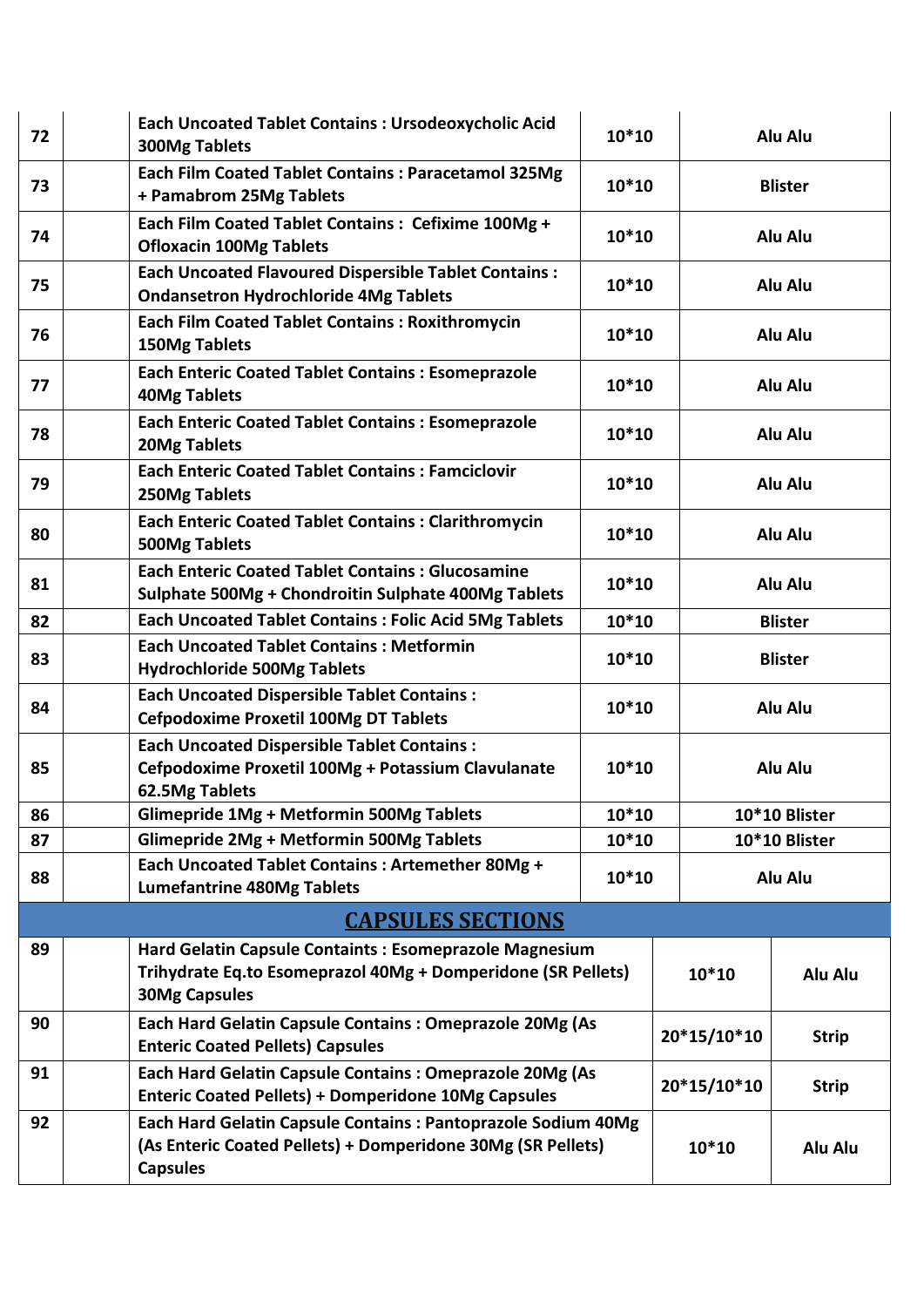| 93  | Each Hard Gelatin Capsule Contains : Rabeprazole Sodium 20Mg<br>(As Enteric Coated Pellets) + Domperidone 30Mg (SR Pellets)<br><b>Capsules</b>                                                   | $10*10$                                  | Alu Alu        |
|-----|--------------------------------------------------------------------------------------------------------------------------------------------------------------------------------------------------|------------------------------------------|----------------|
| 94  | Each Hard Gelatin Capsule Contains: Rabeprazole Sodium 20Mg<br>(Enteric Coated Pellets) + Levosulpiride 75Mg Capsules                                                                            | $10*10$                                  | Alu Alu        |
| 95  | Each Hard Gelatin Capsule Contains: Amoxicillin Trihydrate IP<br><b>Eq.to Amoxycillin 250Mg Capsules</b>                                                                                         | 10*10                                    | <b>Blister</b> |
| 96  | Each Hard Gelatin Capsule Contains : Amoxicillin Trihydrate IP<br><b>Eq.to Amoxycillin 500Mg Capsules</b>                                                                                        | 10*10                                    | <b>Blister</b> |
| 97  | Each Hard Gelatin Capsule Contains : Ampicillin Trihydrate IP<br><b>Eq.to Ampicillin 250Mg Capsules</b>                                                                                          | 10*10                                    | <b>Blister</b> |
| 98  | Each Hard Gelatin Capsule Contains : Ampicillin Trihydrate IP<br><b>Eq.to Ampicillin 500Mg Capsules</b>                                                                                          | 10*10                                    | <b>Blister</b> |
| 99  | Each Hard Gelatin Capsule Contains: Cephalexin 500Mg Capsules                                                                                                                                    | 10*10                                    | Alu Alu        |
| 100 | <b>Each Hard Gelatin Capsule Contains: Cephalexin 250Mg Capsules</b>                                                                                                                             | 10*10                                    | Alu Alu        |
| 101 | Each Hard Gelatin Capsule Contains: Chloramphenicol 250Mg<br><b>Capsules</b>                                                                                                                     | $10*10$                                  | Alu Alu        |
| 102 | Each Hard Gelatin Capsule Contains : Rabeprazole 20mg +<br><b>Itopride Hydrochloride 150Mg Capsules</b>                                                                                          | $10*10$                                  | Alu Alu        |
|     |                                                                                                                                                                                                  |                                          |                |
|     | <b>Dry Syrups Section</b>                                                                                                                                                                        |                                          |                |
| 103 | <b>Each 5 ML of Reconstituted Suspension Contains: Amoxicillin</b><br>Trihydrate IP Eq.to Amoxicillin 200Mg + Potassium Clavulanate<br><b>Diluted IP Eq.to Clavulanic Acid 28.5Mg Suspension</b> | <b>Pett Bottle</b><br>With WFI           | <b>30ML</b>    |
| 104 | <b>Each 5 ML of Reconstituted Suspension Contains: Amoxicillin</b><br>Trihydrate IP Eq.to Amoxicillin 400Mg + Potassium Clavulanate<br><b>Diluted IP Eq.to Clavulanic Acid 57Mg Suspension</b>   | <b>Pett Bottle</b><br>With WFI           | <b>30ML</b>    |
| 105 | <b>Each 5 ML of Reconstituted Suspension Contains: Cefpodoxime</b><br>Proxetil IP Eq.to Cefpodoxime 50Mg + Potassium Clavulanate<br>Diluted IP Eq.to Clavulanic Acid 31.25Mg Suspension          | <b>Pett Bottle</b><br>With WFI           | <b>30ML</b>    |
| 106 | Each 5 ML of Constituted Suspension Contains : Amoxicillin<br>Trihydrate IP Eq.to Amoxicillin 125Mg Suspension                                                                                   | <b>Pett Bottle</b><br><b>Without WFI</b> | <b>30ML</b>    |
| 107 | <b>Each 5 ML of Constituted Suspension Contains: Amoxicillin</b><br>Trihydrate IP Eq.to Amoxicillin 125Mg Suspension                                                                             | <b>Pett Bottle</b><br><b>Without WFI</b> | <b>60ML</b>    |
| 108 | <b>Each 5 ML of Constituted Suspension Contains: Amoxicillin</b><br>Trihydrate IP Eq.to Amoxicillin 250Mg Suspension                                                                             | <b>Pett Bottle</b><br><b>Without WFI</b> | <b>60ML</b>    |
| 109 | <b>Each 5 ML of Reconstituted Suspension Contains: Cefixime</b><br>Anhydrous 50Mg + Clav 31.25Mg Suspension                                                                                      | <b>Pett Bottle</b><br>With WFI           | <b>30ML</b>    |